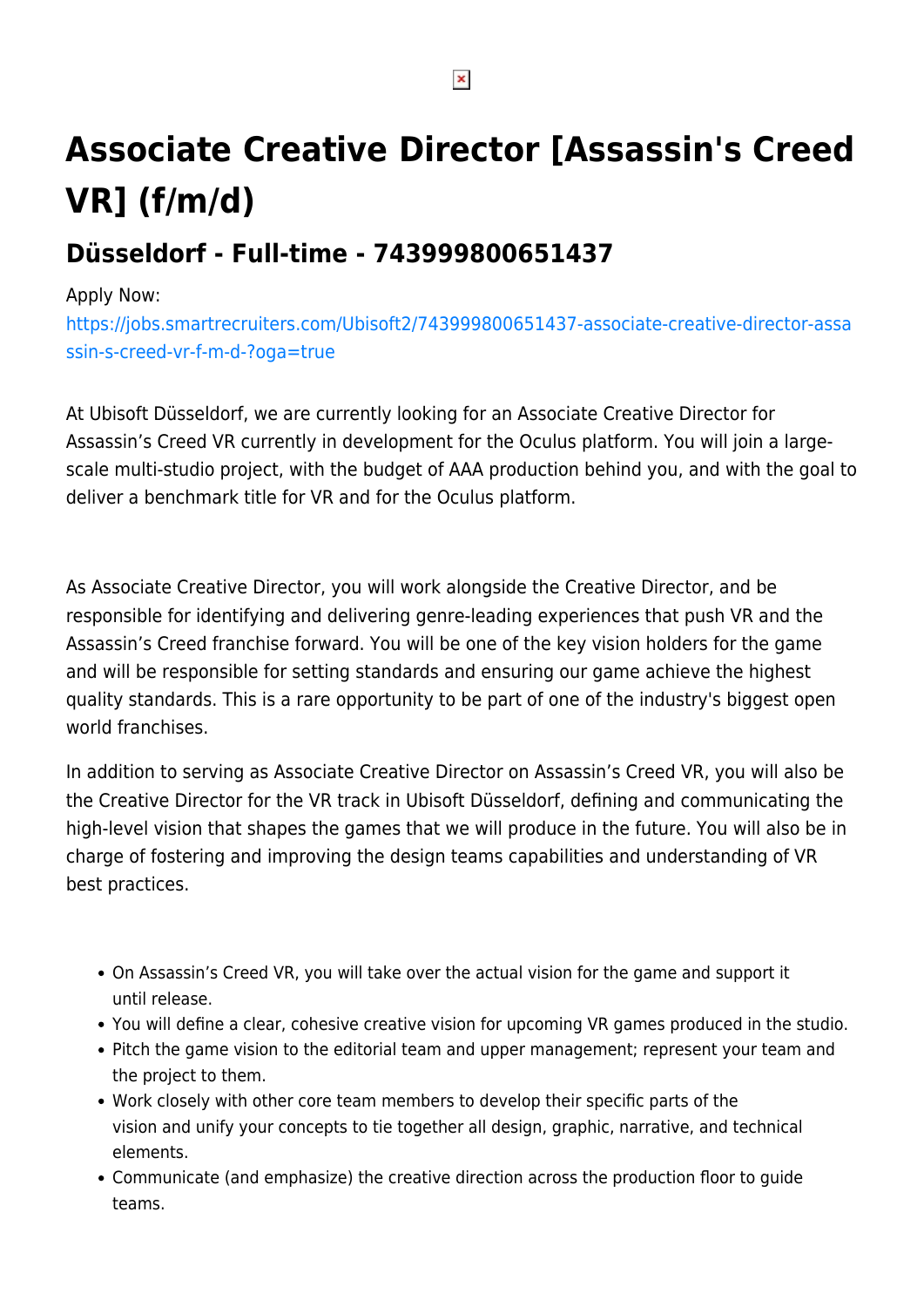- Validate the consistency and quality of the game to ensure creative alignment between branding, experience, and strategy.
- Review and discuss production priorities, timelines, and scope with the Production team.
- Collaborate and communicate in a large co-dev project with diverse disciplines (Programmers, Designers, UI/UX, User Research, QA, etc.)
- Around 7 years of leadership experience in the video game industry (or other relevant experience): you're a creative leader with a vision for the future of games
- Previous experience in VR design
- Exceptional organizational, interpersonal, and presentation skills
- Effective cross-departmental communication: you have the know-how to comfortably communicate with all disciplines (programming, art, design, marketing, production, testing)
- A highly collaborative and innovative spirit
- The ability to take technical and production feasibility into account when coming up with concepts
- Mentorship: you're motivated to share your expertise to guide the next generation of creatives
- Autonomy in using presentation and design tools (e.g. PowerPoint, Photoshop, Illustrator, etc.)
- Knowledge of game engines and their limitations
- Strong experience in stakeholder management, working out requirements and priorities between the production team and business, marketing and other strategic partners
- A solid understanding of the market & a (fiery) passion for video games

- This position is located in Germany and requires relocation. 

- No German language skills necessary; only proficiency in English

### Studio Life

Looking to be part of a fun, creative and passionate workplace with a great work life balance? In our open, international and friendly environment you will work with some of the best craftsmen in the industry. Our state of the art studio will inspire you to go above and beyond to create experiences that will stay with the players.

#### Living in Düsseldorf

Düsseldorf is a very multi-national city close to the border of Germany famous for its Japanese culture. A Japanese gardens, "Little Tokyo" area for Asian cuisine, and celebrating Japan Day along the River Rhine are a part of it's charm.

Art Galleries, nature parks and Museums can be found as well as the "Old City" - a lively area of bars and restaurants amongst traditional German architecture.Two hours from Paris, Amsterdam, the UK & Hamburg - an excellent location to explore Europe even on a weekend.